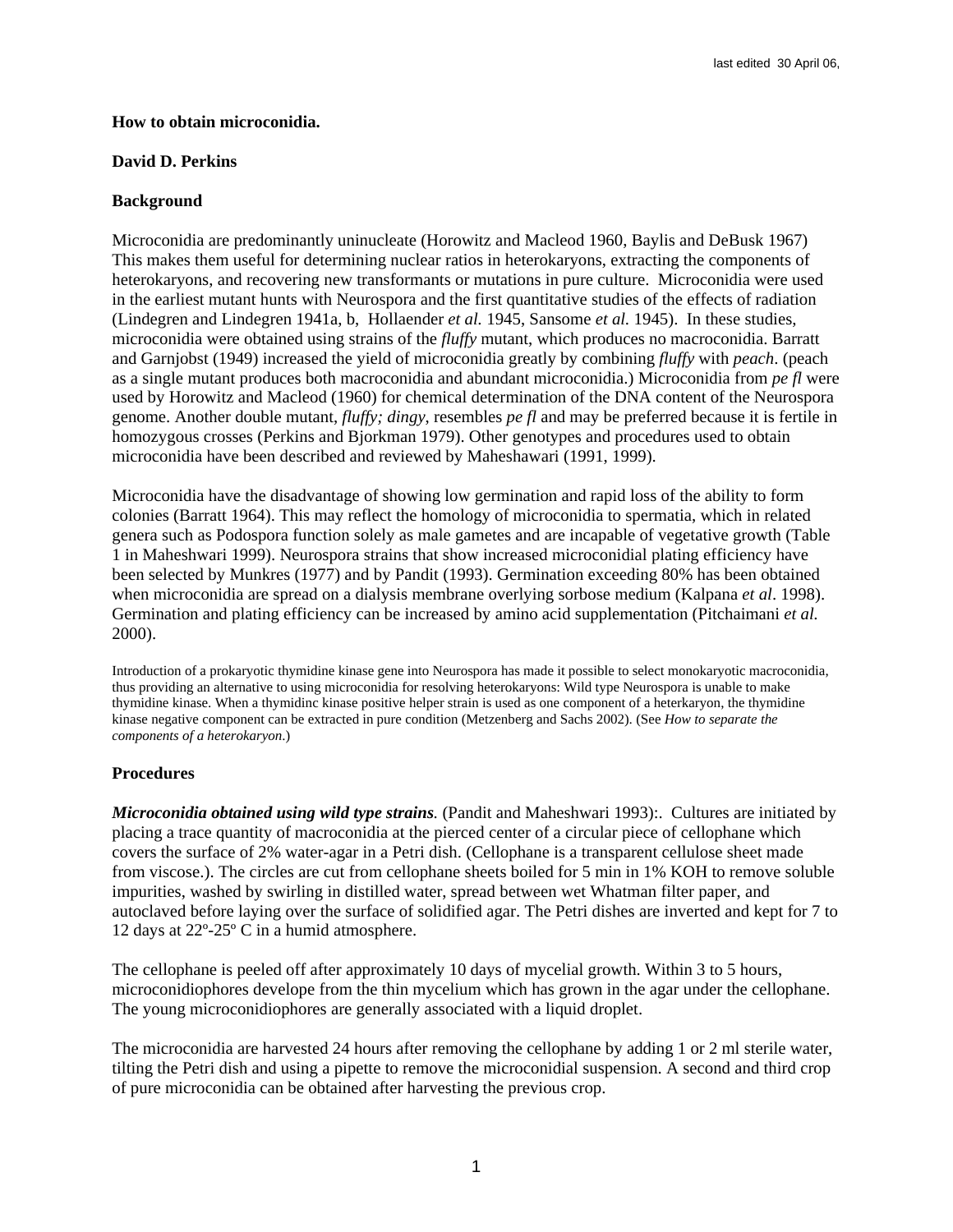The production of microconidiophores is increased substantially if water-agar is replaced by Westergaard and Mitchell synthetic crossing medium (SC) supplemented with iodoacetate (Rossier *et al.* 1973, as modified by Ebbole and Sachs 1990.).

Ebbole and Sachs (1990) describe the purification of microconidia from macroconidiating strains grown on 150 mm slants  $(0.1 \times$  SC, 0.5% sucrose, 2% agar, 1 mM iodoacetate) and freed from macroconidia and mycelial fragments by passing a suspension through Millipore Durapore Millex 5 um filters (Millipore Catalog No. SLSV025LS). Slants for growth are prepared by adding 60 µl of 0.1M sodium iodoacetate (Sigma No. 12512, freshly prepared and filter-sterilized in water) to 6 ml sterile, molten medium in 16 x 150 mm culture tubes adjusted to 60°C after autoclaving. Viability varies from 1 to 20%.

George Bistis (1990 personal communication to D. Perkins) has developed a procedure for inducing germinating macroconidia to produce microconidia. This is based on his studies with oidia in Ascobolus (Bistis 1957). (1) Pour a shallow plate of 2% agar in water (~6 ml per plate). (2) Spot or streak macroconidia from a dilute suspension. Preincubate 6 hours at 25°C. (3) Cut out a small block holding 6 to 12 conidia. (4) Place the agar block face-up on a pregrown receptor plate of water-agar with a sparse *fluffy* or *eas* lawn of the same mating type as the macroconidia. (5) Observe microconidiation 1 or 2 days later. The receptor plate is prepared by inoculating a water-agar plate with *eas* or *fl* and incubating it for 6 to 8 days at 25°C before introducing the agar block.

*Microconidia obtained using the* **mcm** *mutant* (Maheshwari 1991): Strains that contain the *mcm* (*microcycle microconidiation*) mutation are wild type in other respects, including morphology and production of macroconidia. Macroconidia from strains containing the *mcm* allele are suspended in sterile water. The suspension may be stored at 4°C until needed. Ehrlenmeyer flasks one-fifth filled with liquid Vogel's medium N containing 1.5% glucose as carbon source are inoculated with macroconidia to give a concentration of  $5 \times 10^6$ -10<sup>7</sup> macroconidia per ml. Initially, germ tubes grow out from the macroconidia, Then after ~12 hours, polarized growth is arrested and the filaments begin budding off microconidia, exclusively. This occurs at 18° or 22°C but not at higher temperatures. Over 90% of microconidia are uninucleate, the remainder binucleate. Using microconidia produced in liquid culture by an *mcm* strain (FGSC 7455) that was obtained by backcrossing to Oak Ridge wild type for nine generations, Pandit (1993) obtained 60% colony formation. Microconidia produced aerially by the same strain showed only 36% plating efficiency.

*Microconidia obtained using* **peach fluffy** *or* **fluffy; dingy** *double mutants* (Barratt and Garnjobst 1949, Perkins and Bjorkman 1979): These double mutants produce abundant microconidia and no macroconidia. Cultures appear grey rather than orange. The double-mutant strains have been found useful in situations where the mutant morphology is not a serious disadvantage. The yield of microconidia is better on complete medium than on minimal (Baylis and DeBusk 1965). Freshly grown cultures should be used. *pe fl* strains FGSC 3072 A and 3073 a were selected for high plating efficiency (Munkres 1977). *pe fl* strains FGSC 4169 A and 4170 a are progeny of 6 or 7 backcrosses to OR (Kafer 1982).

*Microconidia obtained using the* **fluffy** *single mutant* (Sansome *et al.* 1945, following Lindegren and Lindegren 1941): Seven- to 10-day-old *fluffy* cultures are wetted down with sterile water and microconidia are harvested 2 days later. The microconidia are washed off the surface with sterile saline solution and filtered through absorbant cotton to remove mycelial fragments.*.* 

# **References**

Barratt, R. W. 1964. Viability of microconidia. Neurospora Newslett. 6: 6-7.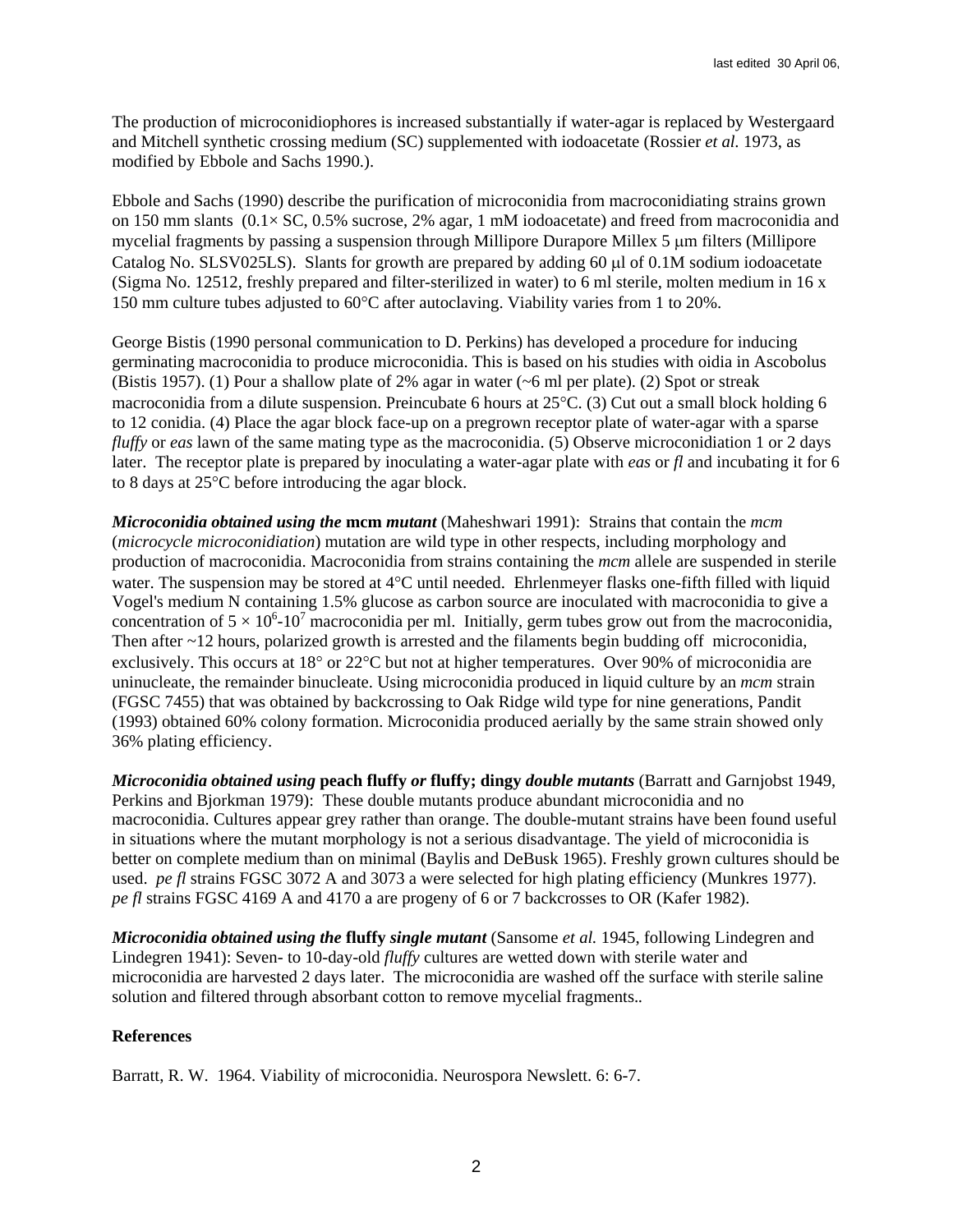Barratt, R. W., and L. Garnjobst. 1949. Genetics of a colonial microconidiating mutant strain of *Neurospora crassa*. Genetics 34: 351-369.

Baylis, J. R., and A. G. DeBusk. 1965. Notes on the use of microconidiating strains in mutation experiments. Neurospora Newslett. 7: 7-8.

Baylis, J. R., and A.G. DeBusk. 1967. Estimation of the frequency of multinucleate conidia in microconidiating strains. Neurospora Newslett. 11: 9.

Bistis, G. 1957. Sexuality in *Ascobolus stercorarious*. II. Preliminary experiments on various aspects of the sexual process. Am. J. Bot. 44: 436-443.

Ebbole, D., and M. S. Sachs. 1990. A rapid and simple method of isolation of *Neurospora crassa* homokaryons using microconidia. Fungal Genet. Newslett. 37: 17-18.

Hollaender, A., E. R. Sansome, E. Zimmer, and M. Demerec. 1945. Quantitative irradiation experiments with *Neurospora crassa*. II. Ultraviolet irradiation. Am. J. Bot. 32: 226-235.

Horowitz, N.H., and H. Macleod. 1960. The DNA content of Neurospora nuclei. Microbial Genet. Bull. 17: 6-7.

Kafer, E. 1982. Backcrossed mutant strains which produce consistent map distances and negligible interference. Neurospora Newslett. 29: 41-44.

Kalpana, R., K. K. Adhvaryu, and R. Maheshwari. 1998. Germination and plating efficiency of *Neurospora crassa* microconidia. Fungal Genet. Newslett. 45 19-20.

Lindegren, C. C., and G. Lindegren. 1941. X-ray and ultra-violet induced mutations in Neurospora. I. Xray mutations. J. Hered. 32: 404-412.

Lindegren, C. C., and G. Lindegren. 1941. X-ray and ultra-violet induced mutations in Neurospora. II. Ultra-violet mutations. J. Hered. 32: 435- 440.

Maheshwari, R. 1991. A new genotype of *Neurospora crassa* that selectively produces abundant microconidia in submerged shake culture. Exp. Mycol. 15: 346-350.

Maheshwari, R. 1999. Microconidia of *Neurospora crassa*. Fungal Genet. Biol. 26 1-18.

Munkres, K. D. 1977. Selection of improved microconidial strains of *Neurospora crassa*. Neurospora Newslett. 24: 9-10.

Pandit, A. 1993. Germination of *mcm* microconidia of *Neurospora crassa*. Fungal Genet. Newslett. 40: 63.

Pandit, A., and R. Maheshwari. 1993. A simple method of obtaining pure microconidia in *Neurospora crassa*. Fungal Genet. Newslett. 40: 64-65.

Perkins, D. D., and M. Bjorkman. 1979. Additional special purpose stocks. Neurospora Newslett. 26: 9- 10.